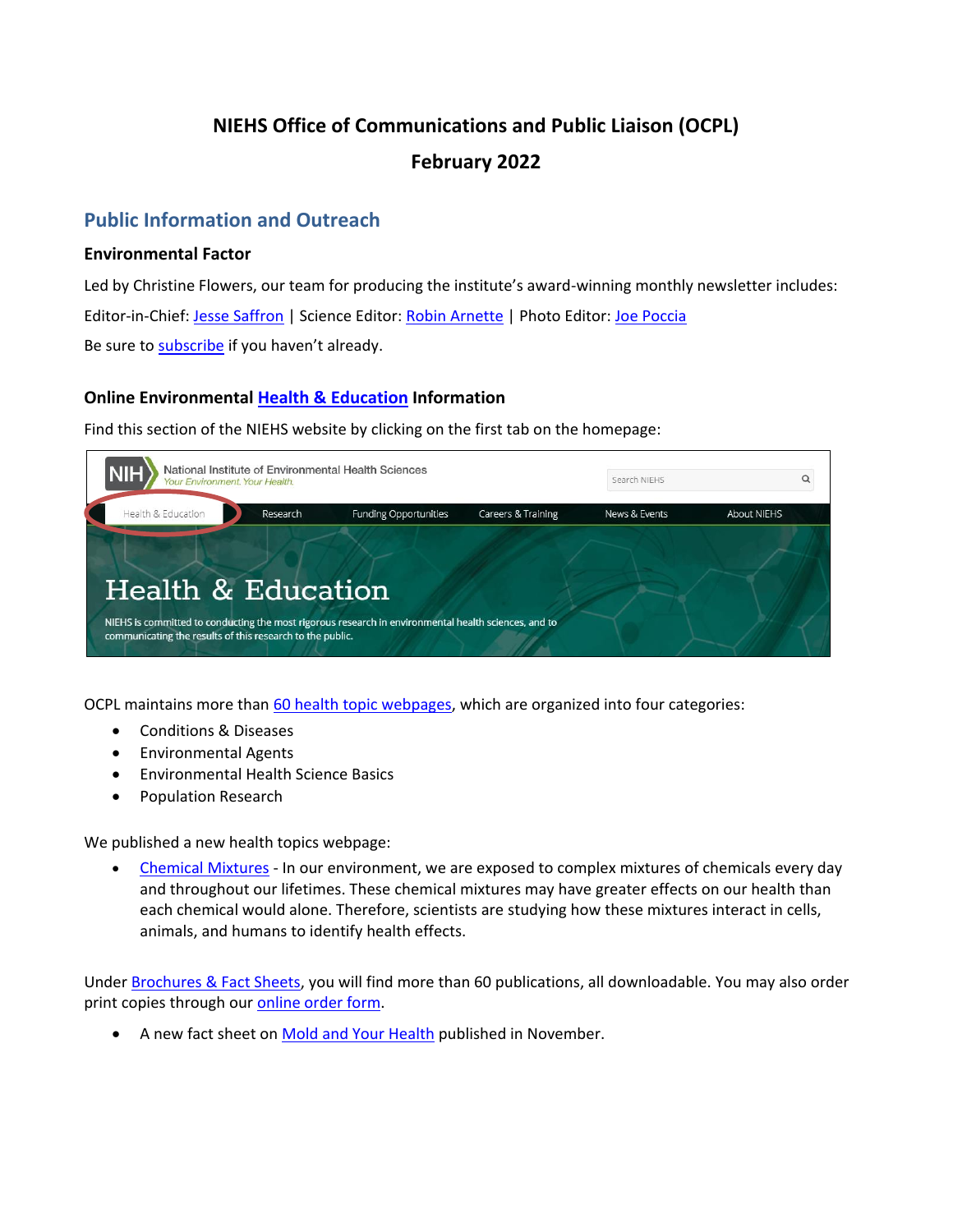## **Communication about the coronavirus and COVID-19**

Christine Flowers, the OCPL director, leads NIEHS communications about COVID-19. Her role involves coordinating with the NIH Office of the Director, various offices within HHS, and The White House.

OCPL staff assists leadership with internal communications. The web team continually updates internal webpages to share information about:

- Testing asymptomatic staff for COVID-19.
- Providing vaccine and vaccination information to staff.
- Assisting staff who telework fulltime.
- Addressing safety measures for staff who are working on campus.



# **WE'RE ALL IN THIS TOGETHER.**

#### **NIEHS Social Media Accounts**

We post social media content daily to promote people, events, and research. We like to promote research conducted by our grantees. Help us do that by always mentioning NIEHS in your news releases and tagging us in your social media. Content is regularly posted through these platforms:

- [Facebook](https://www.facebook.com/NIH.NIEHS) targets a general audience.
- [Twitter @](https://twitter.com/niehs)NIEHS targets both a lay audience and science community.
- [LinkedIn](https://www.linkedin.com/company/national-institute-of-environmental-health-sciences-niehs-) targets people working in the environmental health field.
- [YouTube t](https://www.youtube.com/channel/UCxg2OdLAFrKlSDCI0Yjgwsg)argets both a lay audience and science community.

#### **Social Media Growth**

Our social media followership continues to steadily increase. From September 2021 through January 2022, the NIEHS:

- Twitter feed increased from 21,321 to 21,892 followers.
- Facebook page increased from 32,638 to 33,000 followers.
- LinkedIn page increased from 6,116 to 6,662 followers.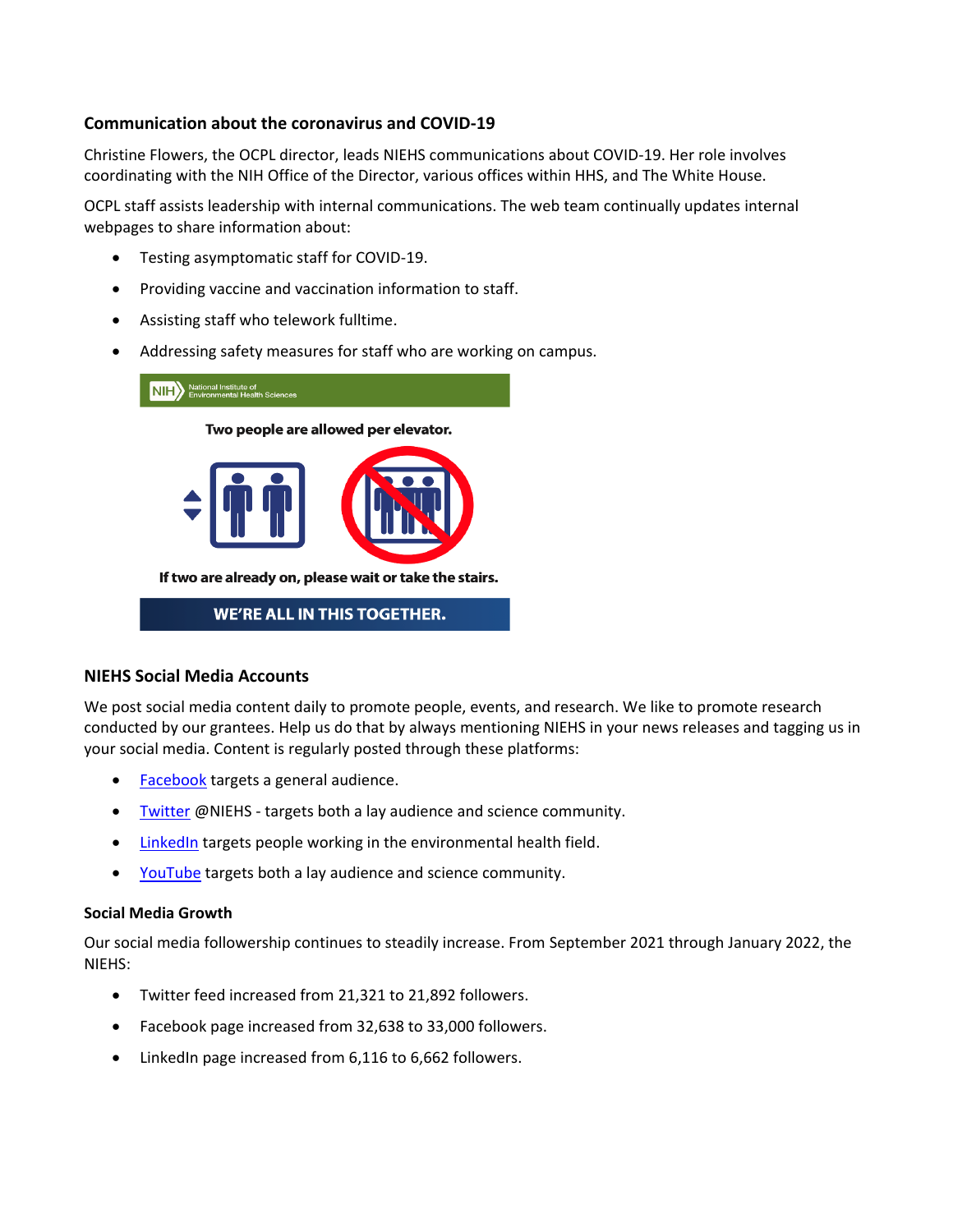#### **Social Media Examples**



#### We promote scientific literacy through the hashtag #EHWordWednesday on social media. Here are examples:

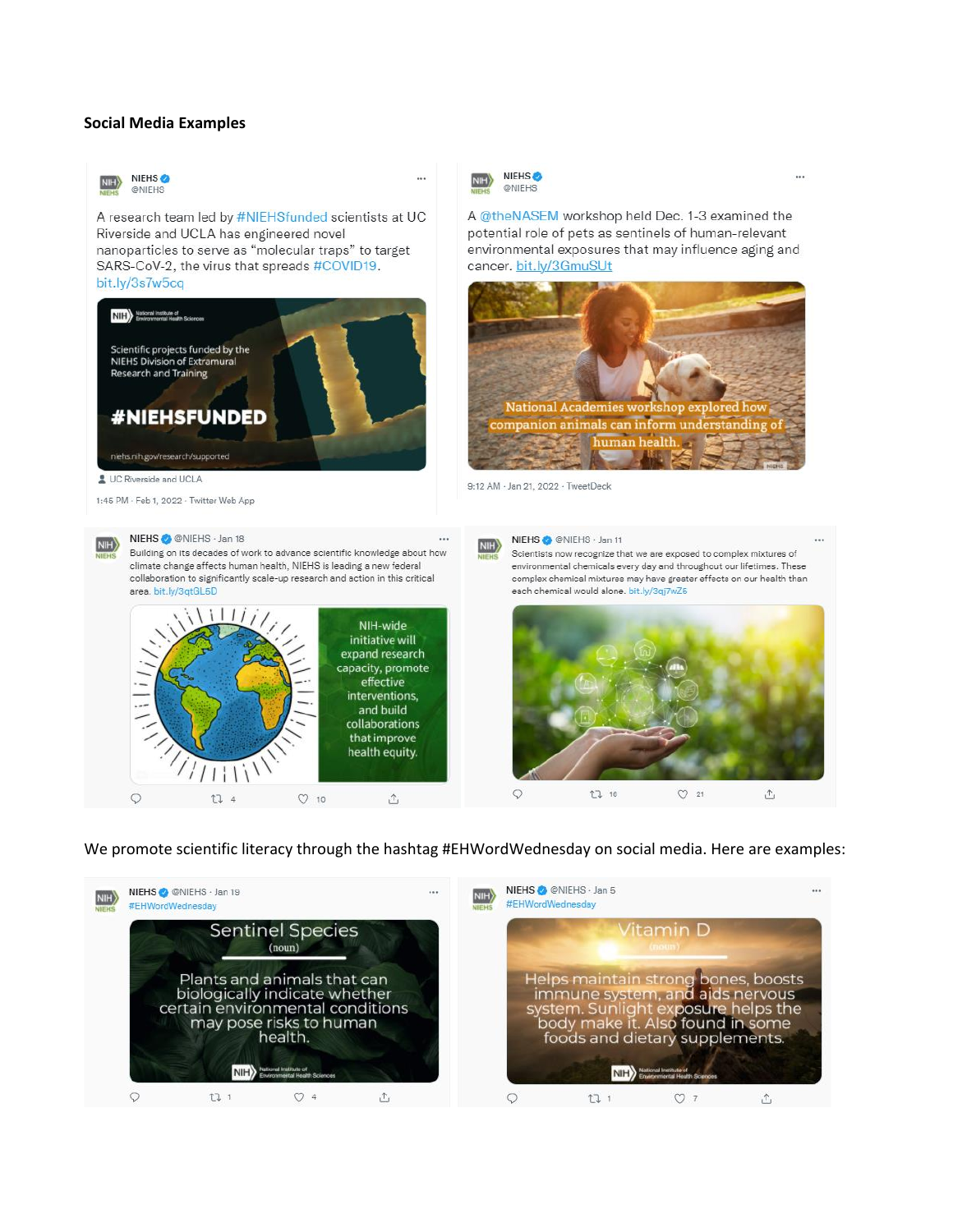We also create graphics and materials to promote programs and events:





**Addressing Racism as a Public Health Issue Through the Lens of Environmental Health Disparities** and Environmental Justice

**From Problems to Solutions** 

Friday, December 10, 2021 9:00 a.m. - 4:45 p.m. EST

# Virtual Event - Free and Open to the Public

Preregistration is required.

Hosted by: The NIEHS Environmental Health Disparities and Environmental Justice Faculty

# **NIEHS Cross-Divisional Seminar Series**



The Effects of Gut Serotonin Signaling on the Gut-Brain Axis: Novel Implications for Anxiety and Depression

Kara Margolis, M.D. Associate Professor of Pediatrics, Columbia University Irving Medical Center

Wednesday, January 12, 2022 11:00 a.m. - noon EST Brought to you by the NIEHS Microbiome Cross-Divisional Group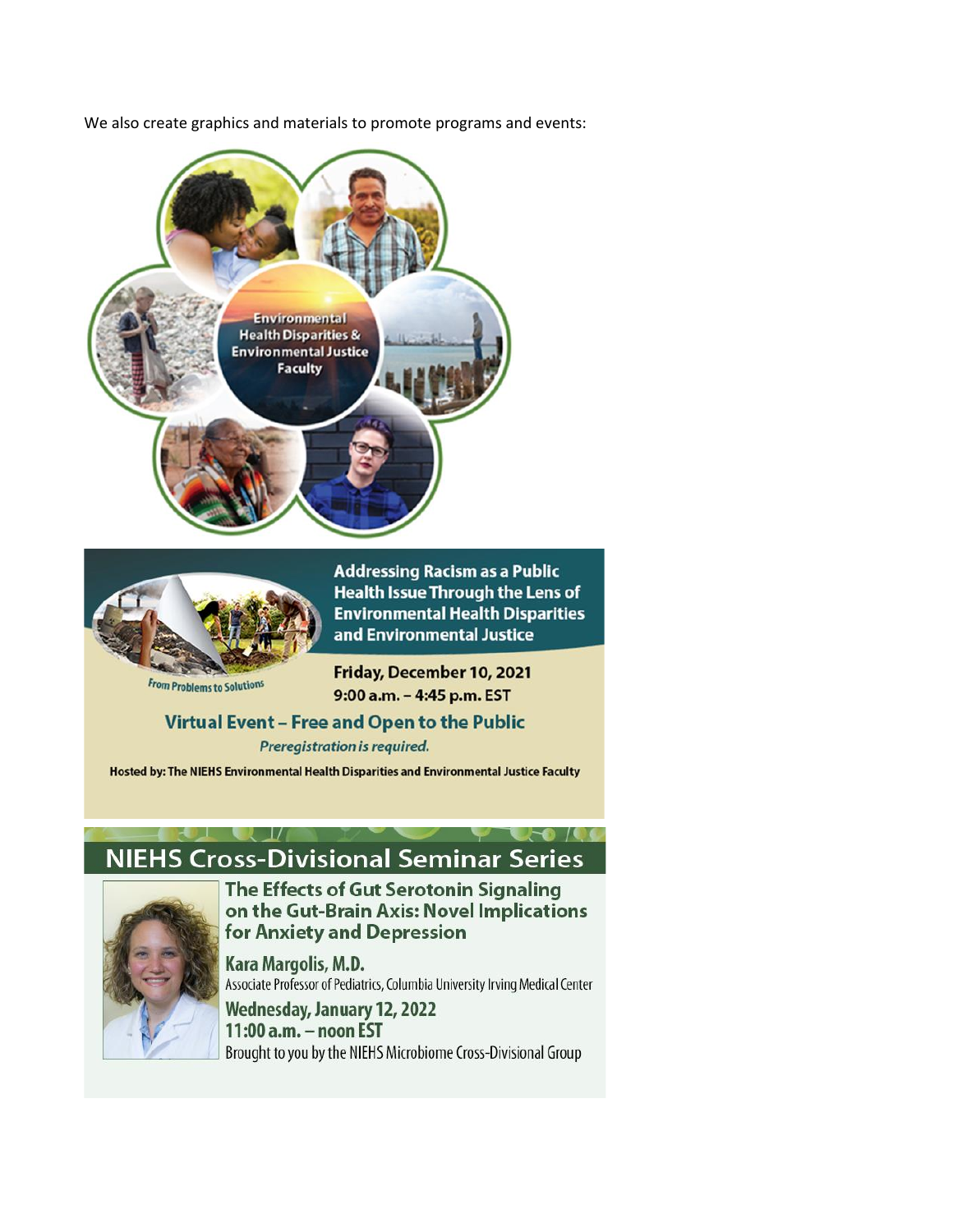# **News Promotion and Coverage**

## **NIH - NIEHS News Releases**

| Date               | <b>Headline</b>                                                                                             | <b>URL</b>                                                                                                                            |
|--------------------|-------------------------------------------------------------------------------------------------------------|---------------------------------------------------------------------------------------------------------------------------------------|
|                    |                                                                                                             |                                                                                                                                       |
| $23$ -Dec-<br>2021 | <b>Eight substances added to 15th</b><br><b>Report on Carcinogens</b>                                       | https://www.nih.gov/news-events/news-releases/eight-<br>substances-added-15th-report-carcinogens                                      |
|                    |                                                                                                             |                                                                                                                                       |
| $15-Nov-$<br>2021  | Researchers target a mouse's<br>own cells, rather than using<br>antibiotics, to treat pneumonia             | https://www.nih.gov/news-events/news-<br>releases/researchers-target-mouses-own-cells-rather-<br>using-antibiotics-treat-pneumonia    |
|                    |                                                                                                             |                                                                                                                                       |
| $05-Nov-$<br>2021  | <b>NIH scientists identify mechanism</b><br>that may influence infectivity of<br><b>SARS-CoV-2 variants</b> | https://www.nih.gov/news-events/news-releases/nih-<br>scientists-identify-mechanism-may-influence-infectivity-<br>sars-cov-2-variants |
| $26$ -Oct-<br>2021 | NIH awards nearly \$75M to<br>catalyze data science research in<br><b>Africa</b>                            | https://www.nih.gov/news-events/news-releases/nih-<br>awards-nearly-75m-catalyze-data-science-research-africa                         |

### **NIEHS in the News**

NIEHS and NTP are often mentioned in a mix of top tier, trade, syndicated, and international news outlets. The next table contains examples from October 2021 – January 2022.

| Date      | <b>Headline</b>                                                      | <b>Outlet</b>    | <b>URL</b>                                                                   |
|-----------|----------------------------------------------------------------------|------------------|------------------------------------------------------------------------------|
|           |                                                                      |                  |                                                                              |
|           | Synthetic chemical in consumer                                       |                  | https://edition.cnn.com/2021/10/12/heal                                      |
|           | products linked to early death,                                      |                  | th/plastic-chemical-early-death-                                             |
| 12-Oct-21 | study finds                                                          | CNN.com          | wellness/index.html                                                          |
|           |                                                                      |                  | https://www.usatoday.com/story/news/f                                        |
|           | <b>Fact check: No evidence 5G</b>                                    |                  | actcheck/2022/01/30/fact-check-claim-5-                                      |
|           | networks have 'enormous impact'                                      |                  | g-and-immune-system-                                                         |
| 30-Jan-22 | on immune system                                                     | <b>USA Today</b> | unproven/9238332002/                                                         |
|           | <b>Prenatal Perfluoroalkyl</b><br><b>Substances Tied to Risk for</b> |                  | https://www.drugs.com/news/prenatal-<br>perfluoroalkyl-substances-tied-risk- |
| 10-Nov-21 | Preeclampsia                                                         | Drugs.com        | preeclampsia-101581.html                                                     |
|           | <b>Air Pollution Reduces Sperm</b>                                   |                  |                                                                              |
|           | <b>Counts Through Brain</b>                                          | Neuroscience     | https://neurosciencenews.com/fertility-                                      |
| 25-Oct-21 | Inflammation                                                         | <b>News</b>      | inflammation-pollution-19539/                                                |